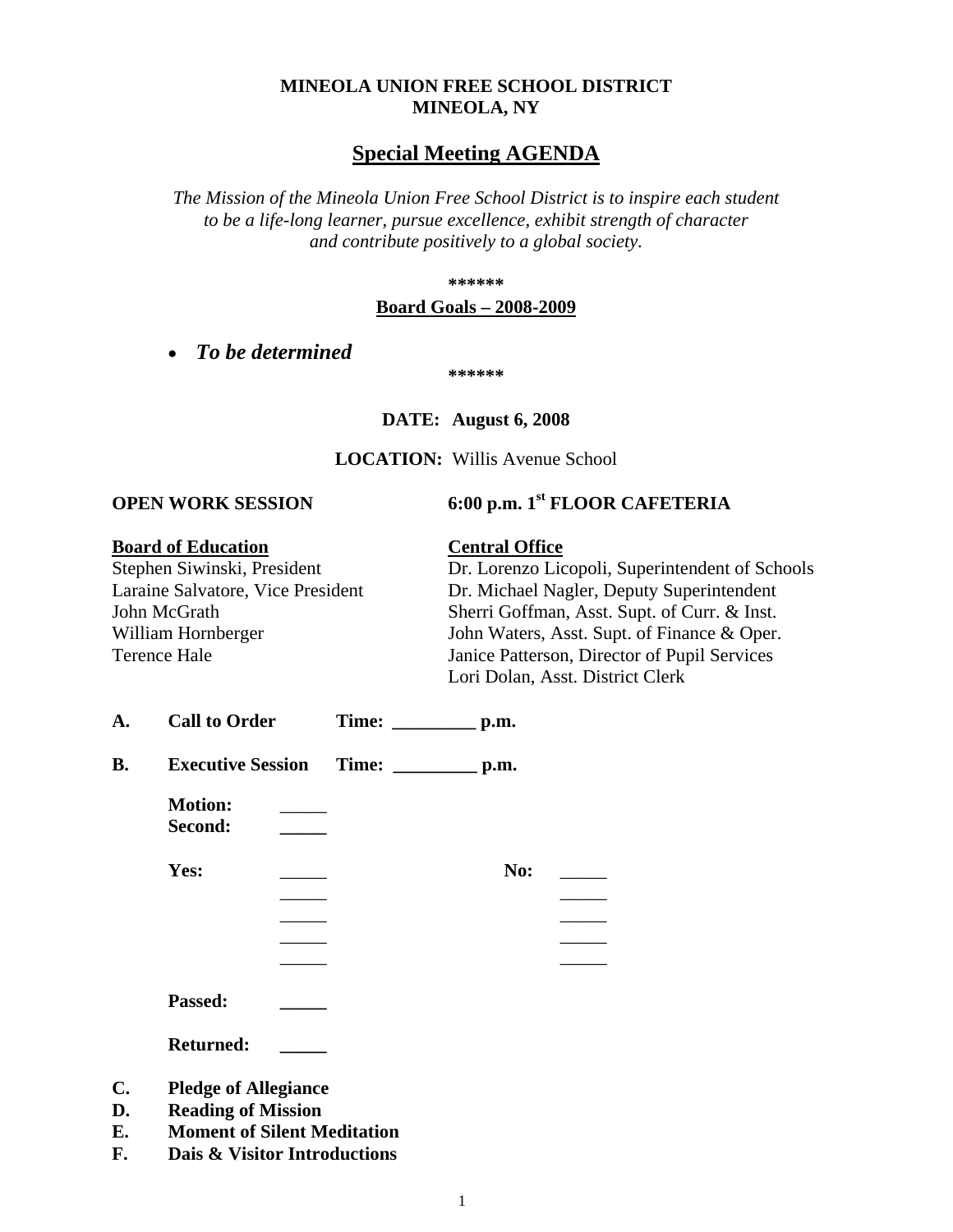### **G. Old Business**

# **H. New Business**

#### **1. Instructional**

**RESOLUTION #10 – BE IT RESOLVED** that the Board of Education approves the appointment of Morgan Citrangola to the probationary position of Elementary Teacher effective September 1, 2008 through August 31, 2011; salary, BA, Step 1, \$54,259.00.

| <b>Motion:</b> |     |  |
|----------------|-----|--|
| Second:        |     |  |
| Yes:           | No: |  |
|                |     |  |
|                |     |  |
|                |     |  |
|                |     |  |

**Passed: \_\_\_\_\_**

**RESOLUTLION #11 – BE IT RESOLVED** that the Board of Education approves the appointment of Laura Kligman to the probationary position of Elementary Teacher effective September 1, 2008 through August 31, 2011; salary BA+15, Step 2, \$59,088.00.

| <b>Motion:</b><br>Second: |     |  |
|---------------------------|-----|--|
| Yes:                      | No: |  |
|                           |     |  |
|                           |     |  |
|                           |     |  |
|                           |     |  |
|                           |     |  |

**Passed: \_\_\_\_\_**

**RESOLUTION #12 – BE IT RESOLVED** that the Board of Education approves the appointment of Maureen Wojis to the probationary position of Elementary Teacher effective September 1, 2008 through August 31, 2011; salary BA+30, Step 4, \$66,518.00.

| <b>Motion:</b><br>Second: |     |  |
|---------------------------|-----|--|
| Yes:                      | No: |  |
|                           |     |  |
|                           |     |  |
|                           |     |  |
|                           |     |  |
| Passed:                   |     |  |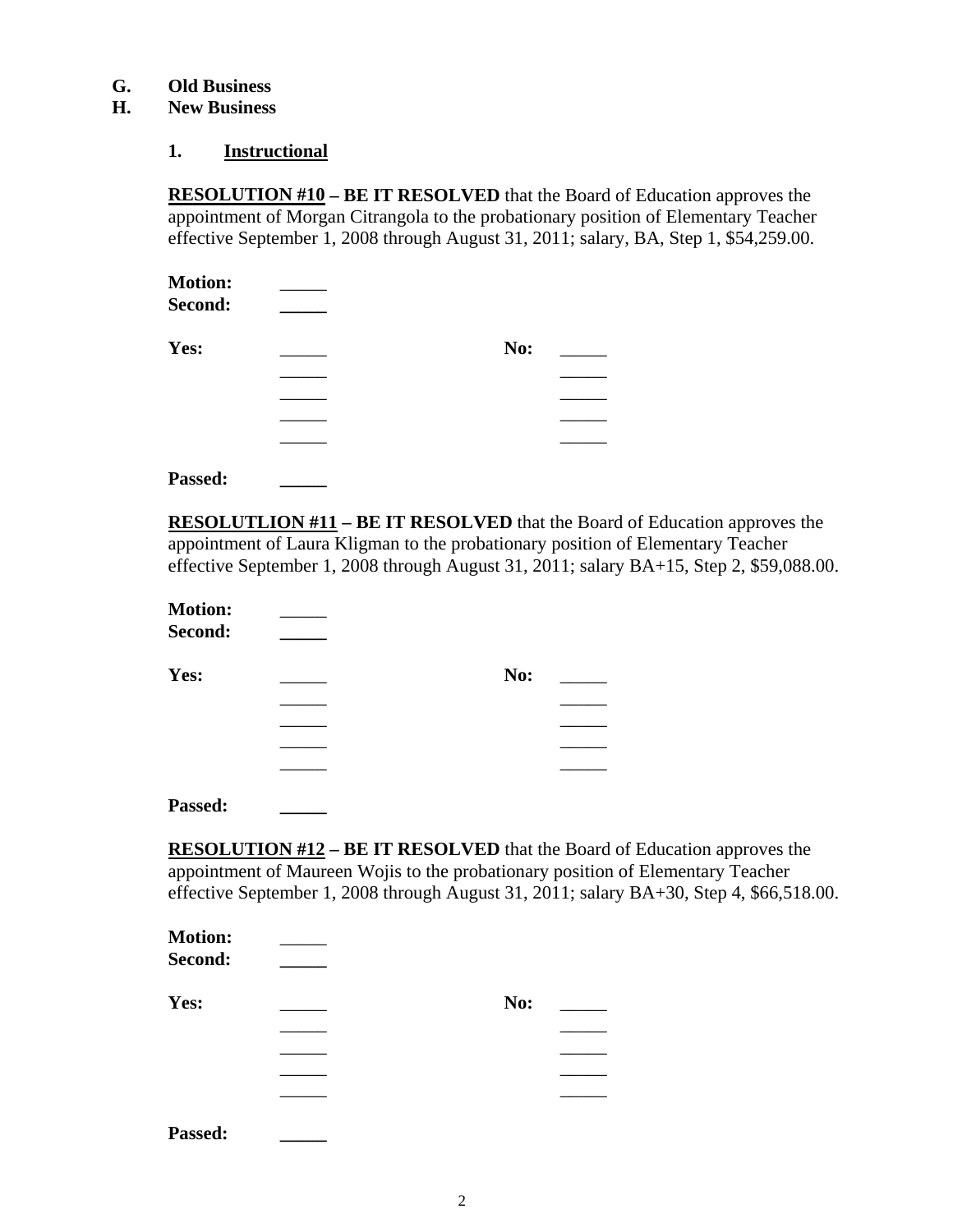# **2. Revised School Times**

**RESOLUTION #13 – BE IT RESOLVED** that the Board of Education amends the school starting and ending times as follows effective July 1, 2008:

| <b>School</b>          | <b>Students Schedule</b> |      |
|------------------------|--------------------------|------|
|                        | AM                       | PM   |
| <b>HS</b>              | 7:26                     | 2:18 |
| <b>MS</b>              | 7:49                     | 2:41 |
| <b>Hampton/Jackson</b> | 8:02                     | 2:39 |
| <b>Meadow/Cross</b>    | 8:32                     | 3:09 |
| Willis                 | 9:09                     | 3:16 |

# **Motion:** \_\_\_\_\_

| Yes: | No: |
|------|-----|
|      |     |
|      |     |
|      |     |
|      |     |

#### **Passed: \_\_\_\_\_**

# **3. Evaluation of the Superintendent of Schools**

**RESOLUTION #14 – BE IT RESOLVED** that the Board of Education will evaluate the Superintendent of Schools in accordance to the attached document.

| Second:<br>Yes:<br>No:<br><b>Passed:</b><br><b>Superintendent's Reports</b><br><b>Reorganization Study</b><br>$\bullet$<br><b>Board Goals from Retreat</b> | <b>Motion:</b> |  |  |
|------------------------------------------------------------------------------------------------------------------------------------------------------------|----------------|--|--|
|                                                                                                                                                            |                |  |  |
|                                                                                                                                                            |                |  |  |
|                                                                                                                                                            |                |  |  |
|                                                                                                                                                            |                |  |  |
|                                                                                                                                                            |                |  |  |
|                                                                                                                                                            |                |  |  |
|                                                                                                                                                            |                |  |  |
|                                                                                                                                                            |                |  |  |
|                                                                                                                                                            |                |  |  |
|                                                                                                                                                            |                |  |  |

**J. Executive Session** Time: \_\_\_\_\_ p.m.